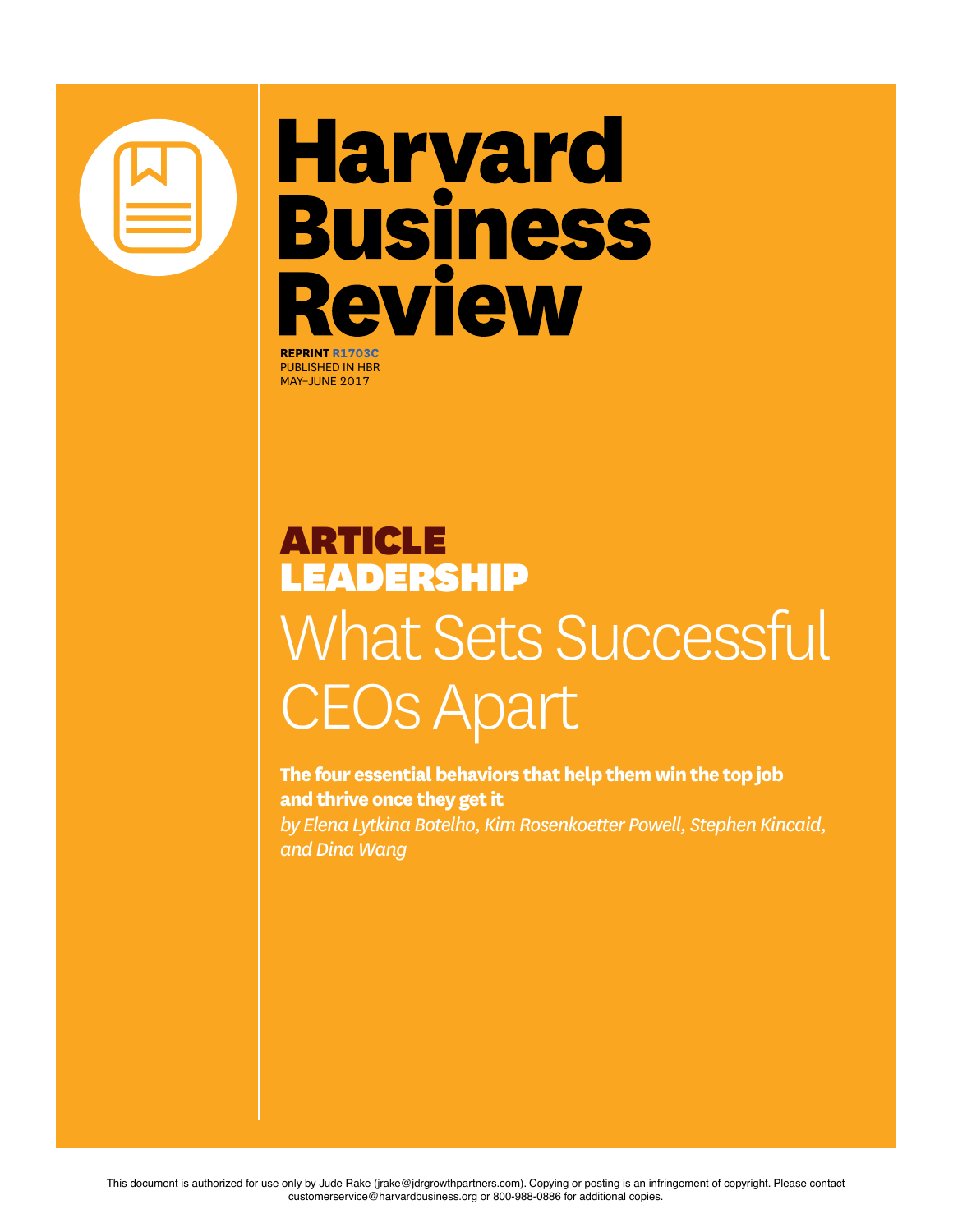

THE FOUR ESSENTIAL BEHAVIORS THAT HELP THEM WIN THE TOP JOB AND THRIVE ONCE THEY GET IT

BY ELENA LYTKINA BOTELHO,<br>KIM ROSENKOETTER POWELL, STEPHEN KINCAID,<br>AND DINA WANG

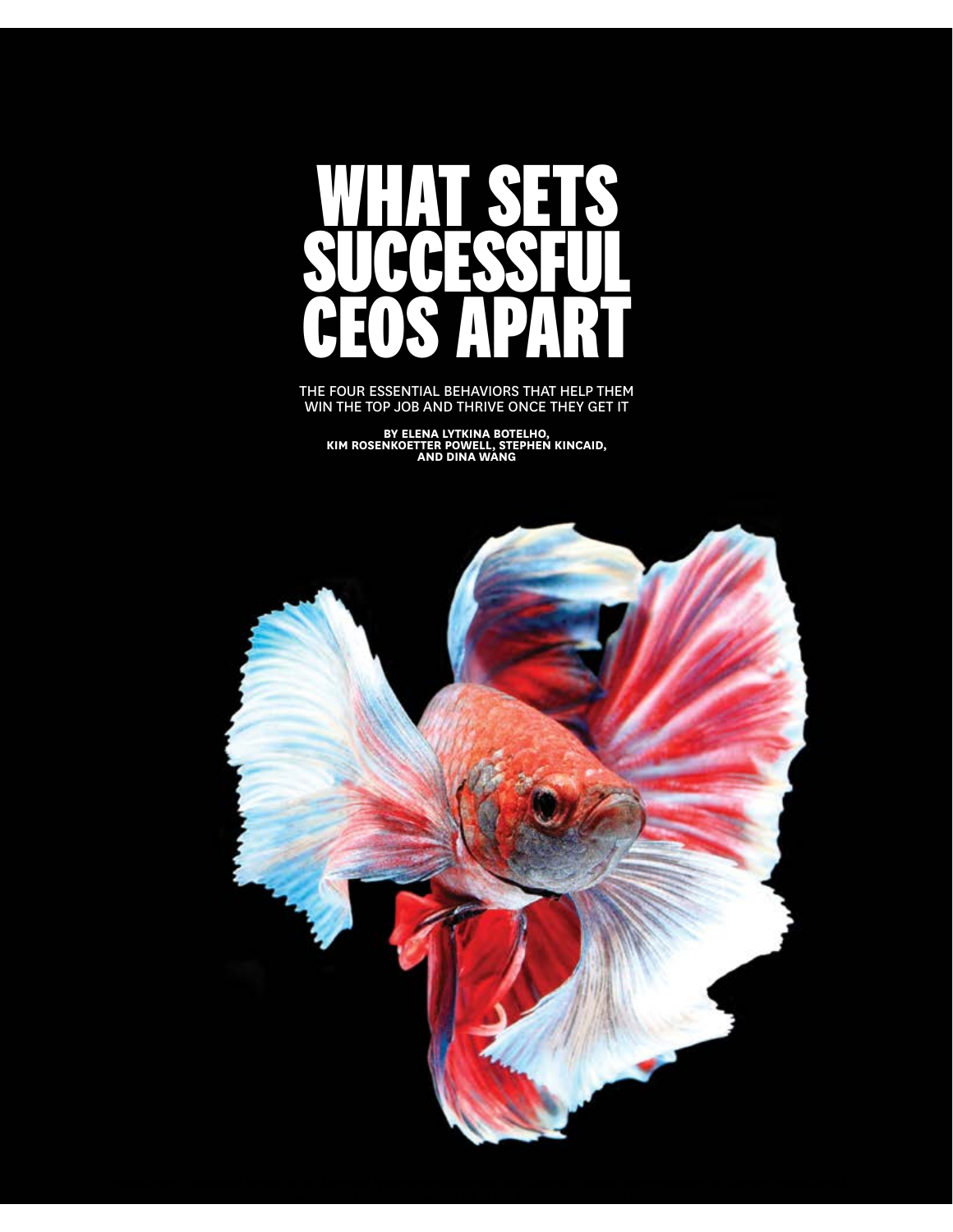The chief executive role is a tough one to fill. From 2000<br>to 2013, about a quarter of the CEO departures in the *Fortune* 500 were involuntary, according to the Conference Board. The fallout from these dismissals can be staggering: Forced turnover at the top costs shareholders an estimated \$112 billion in lost market value annually, a 2014 PwC study of the world's showed. Those figures are discouraging for directors who have the hard task of anointing CEOs—and daunting to any leader aspiring to the C-suite. Clearly, many otherwise capable leaders and boards are getting something wrong. The question is, what?

**MAY–JUNE 2017** HARVARD BUSINESS REVIEW **3**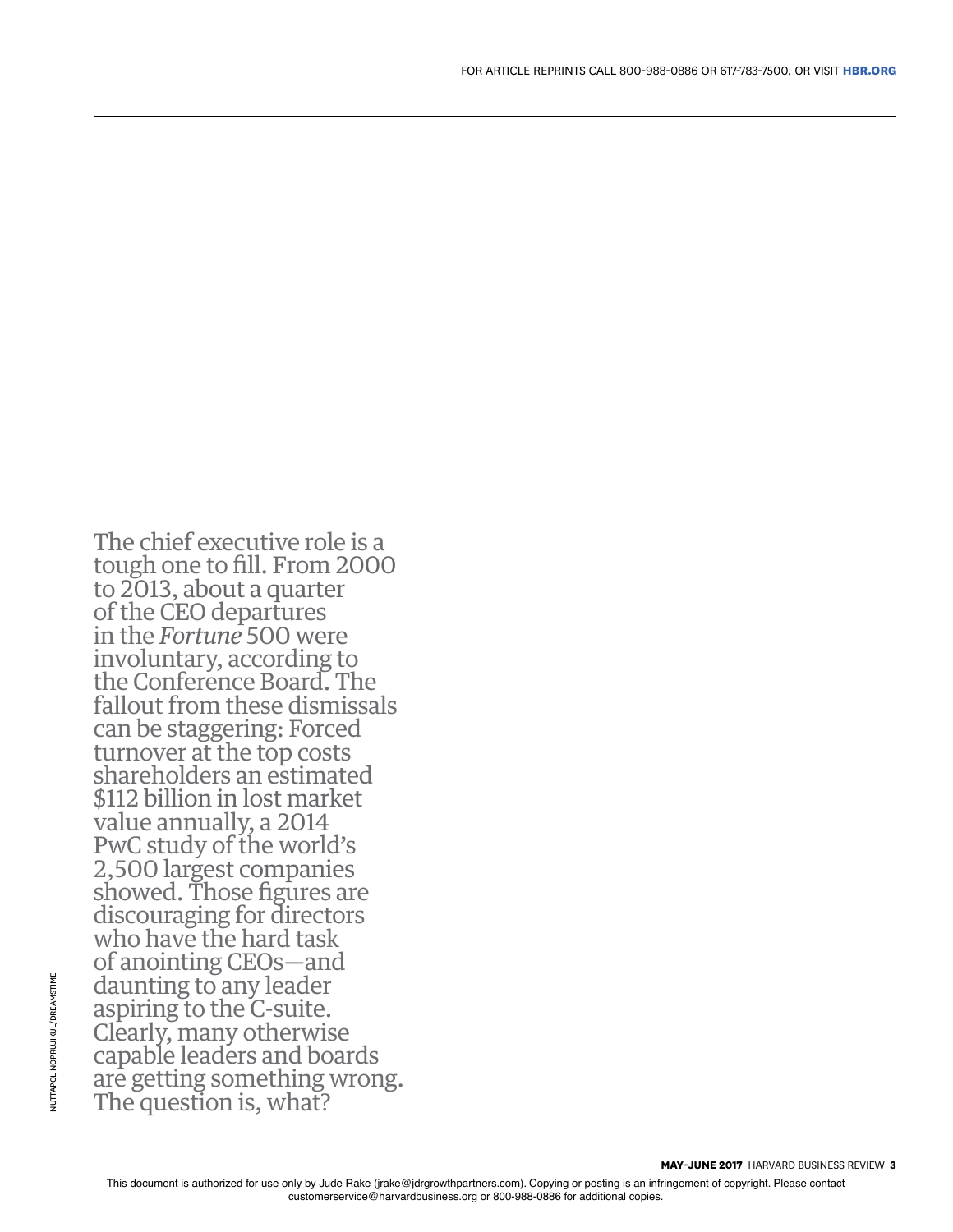In the more than two decades we've spent advising boards, investors, and chief executives themselves on CEO transitions, we have seen a fundamental disconnect between what boards think makes for an ideal CEO and what actually leads to high performance. That disconnect starts with an unrealistic yet pervasive stereotype, which is shaped in large part by the official bios of *Fortune* 500 leaders. It holds that a successful CEO is a charismatic six-foot-tall white man with a degree from a top university, who is a strategic visionary with a seemingly direct-to-the-top career path and the ability to make perfect decisions under pressure.

Yet we've been struck by how few of the successful leaders we've encountered ft this profle. That realization led us to embark on a 10-year study, the CEO Genome Project. Its goal is to identify the specific attributes that diferentiate high-performing CEOs (whom we defne as executives meeting or exceeding expectations in the role, according to interviews with board members and majority investors deeply familiar with the CEOs' performance). Partnering with economists at the University of Chicago and Copenhagen Business School and with analysts at SAS Inc., we tapped into a database created by our leadership advisory frm, ghSmart, containing more than 17,000 assessments of C-suite executives, including 2,000 CEOs. The database has in-depth information on each leader's career history, business results, and behavioral patterns. We sifted through that information, looking for what distinguished candidates who got hired as CEOs from those who didn't, and those who excelled in the role from those who underperformed. (For more details, see the sidebar "About the Research.")

**IN BRIEF THE PROBLEM** Too many CEOs fail at their jobs. From 2000 to 2013,

#### **THE CAUSE**

One major reason is that there's a fundamental disconnect between what boards of directors think makes for an ideal CEO and what actually leads to high performance.

25% of the *Fortune* 500 chief executives who left their firms were forced out.

#### **THE FINDINGS**

Findings from a database of 17,000 C-suite assessments reveal that successful CEOs demonstrate four specific behaviors that prove critical to their performance: They're decisive, they engage for impact, they adapt proactively, and they deliver reliably.

Our fndings challenged many widely held assumptions. For example, our analysis revealed that while boards often gravitate toward charismatic extroverts, introverts are slightly more likely to surpass the expectations of their boards and investors. We were also surprised to learn that virtually all CEO candidates had made material mistakes in the past, and 45% of them had had at least one major career blowup that ended a job or was extremely costly to the business. Yet more than 78% of that subgroup of candidates ultimately won the top job. In addition, we found that educational pedigree (or lack thereof) in no way correlated to performance: Only 7% of the high-performing CEOs we studied had an undergraduate Ivy League education, and 8% of them didn't graduate from college at all.

And when we compared the qualities that boards respond well to in candidate interviews with those that help leaders perform better, the overlap was vanishingly small. For example, high confidence more than doubles a candidate's chances of being chosen as CEO but provides no advantage in performance on the job. In other words, what makes candidates look good to boards has little connection to what makes them succeed in the role.

But our most important discovery was that successful chief executives tend to demonstrate four specifc behaviors that prove critical to their performance. We also found that when boards focus on those behaviors in their selection and development processes, they signifcantly increase their chances of hiring the right CEO. And our research and experience suggest that when leaders who aspire to the CEO's office—87% of executives, according to a 2014 survey from Korn Ferry—deliberately develop those behaviors, they dramatically raise the odds that they'll become high-performing chief executives.

#### **THE FOUR BEHAVIORS**

It's rare for successful leaders to excel at all four behaviors. However, when we dug through our data, looking at the ratings our consultants had given candidates when evaluating them on fit for a CEO job and performance on 30 management competencies (for example, holding people accountable and the ability to motivate a team), we found an interesting connection. Roughly half the strong candidates (who had earned an A overall on a scale of A, B, or C) had distinguished themselves in more than one of the four essential behaviors, while only 5% of the weak candidates (who earned a B or C) had.

The behaviors we're about to describe sound deceptively simple. But the key is to practice them with maniacal consistency, which our work reveals is a great challenge for many leaders.

#### **DECIDING WITH SPEED AND CONVICTION.**

Legends about CEOs who always seem to know exactly how to steer their companies to wild success seem to abound in business. But we discovered that high-performing CEOs do not necessarily stand out for making great decisions all the time; rather, they stand out for being more decisive. They make decisions earlier, faster, and with greater conviction. They do so consistently—even amid ambiguity, with incomplete information, and in unfamiliar domains. In our data, people who were described as "decisive" were 12 times more likely to be high-performing CEOs.

France<br>
great chal<br>
great chal<br>
great chal<br>
Like<br>
the duality<br>
for exact sometime<br>
we coach<br>
sometime<br>
the quality<br>
the quality<br>
the quality<br>
the quality<br>
the quality<br>
the quality<br>
the quality<br>
the quality<br>
the quality<br>
th Interestingly, the highest-IQ executives we coach, those who relish intellectual complexity, sometimes struggle the most with decisiveness. While the quality of their decisions is often good, because of their pursuit of the perfect answer, they can take too long to make choices or set clear priorities—and their teams pay a high price. These smart but slow decision makers become bottlenecks, and their teams either grow frustrated (which can lead to the attrition of valuable talent) or become overcautious themselves, stalling the entire enterprise. So it's no surprise that when

**4** HARVARD BUSINESS REVIEW **MAY–JUNE 2017**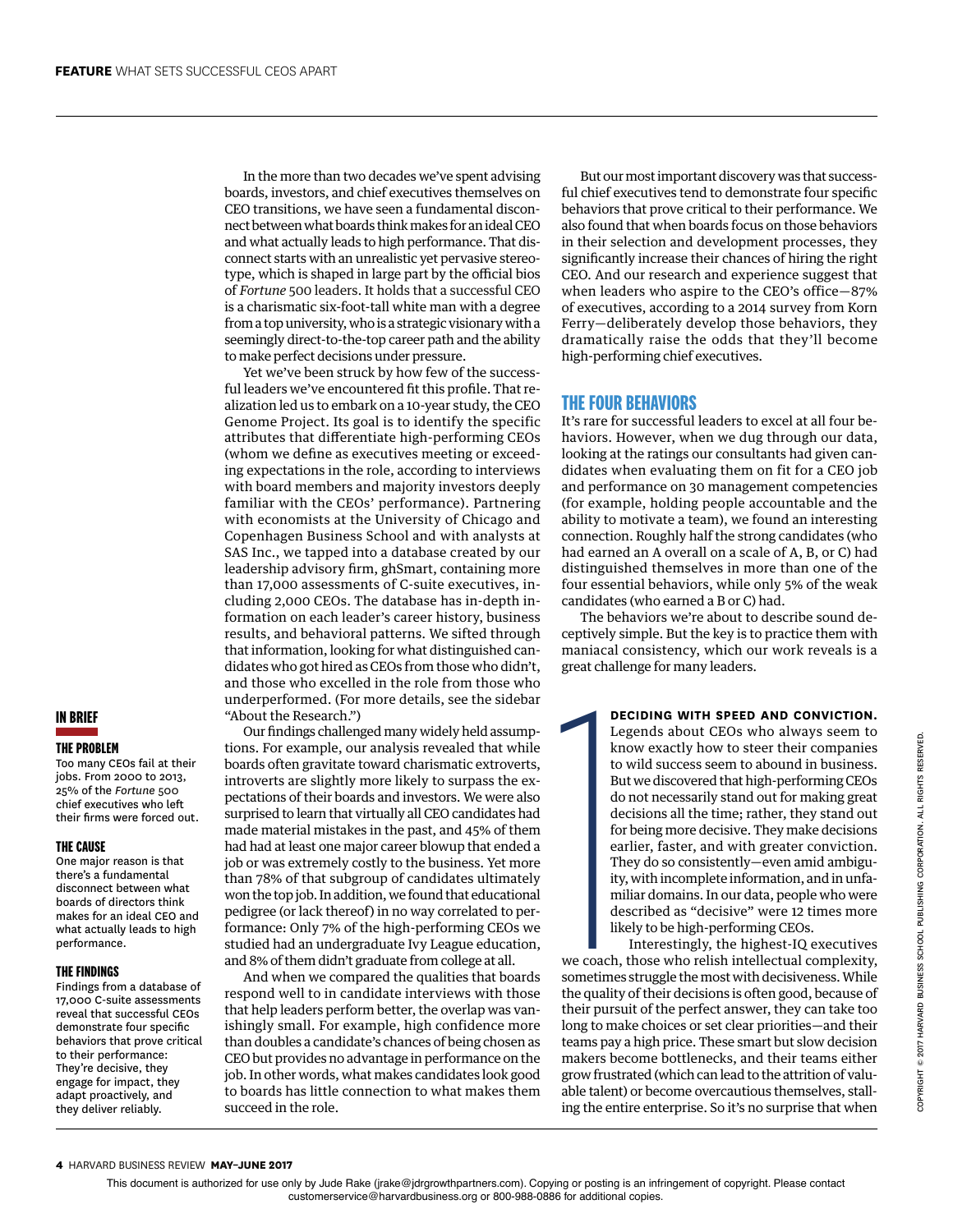## High-performing CEOs understand that a wrong decision is often better erision a

we looked more closely at the executives who were rated poor on decisiveness, we found that only 6% received low marks because they made decisions too quickly. The vast majority—94%—scored low because they decided too little, too late.

High-performing CEOs understand that a wrong decision is often better than no decision at all. As former Greyhound CEO Stephen Gorman, who led the bus operator through a turnaround, told us, "A bad decision was better than a lack of direction. Most decisions can be undone, but you have to learn to move with the right amount of speed."

Decisive CEOs recognize that they can't wait for perfect information. "Once I have 65% certainty around the answer, I have to make a call," says Jerry Bowe, CEO of the private-label manufacturer Vi-Jon. But they do work actively to solicit multiple points of view and often poll a relatively small, carefully cultivated "kitchen cabinet" of trusted advisers who can be counted on for unvarnished opinions and sound judgment.

Bowe motivates himself to act on decisions by framing things this way: "I ask myself two questions: First, what's the impact if I get it wrong? And second, how much will it hold other things up if I don't move on this?" That approach, he says, also inspires his team members to trust their own judgment on operational decisions—which is critical to freeing the CEO up to home in on fewer but more important decisions.

To that end, successful CEOs also know when not to decide. Stephen Kaufman, former CEO of Arrow Electronics, suggests that it is all too easy to get caught up in a volley of decision making. He advises pausing briefy to consider whether a decision should actually be made lower down in the organization and if delaying it a week or a month would allow important information to emerge without causing irreparable harm.

But once a path is chosen, high-performing CEOs press ahead without wavering. Art Collins, former chairman and CEO of Medtronic, told us: "Employees

and other key constituencies will quickly lose faith in leaders who waffle or backtrack once a decision is made." And if decisions don't turn out well? Our analysis suggests that while every CEO makes mistakes, most of them are not lethal. We found that among CEOs who were fred over issues related to decision making, only one-third lost their jobs because they'd made bad calls; the rest were ousted for being indecisive.

> **ENGAGING FOR IMPACT.** Once CEOs set a clear course for the business, they must get buy-in among their employees and other stakeholders. We found that strong performers balance keen insight into their stakeholders' priorities with an unrelenting focus on delivering business results. They start by developing an astute understanding of their stakeholders' needs and motivations, and then get people on board by driving for performance and aligning them around the goal of value creation. In our data, CEOs who deftly engaged stakeholders with this results

orientation were 75% more successful in the role.

orientation we<br>CEOs who<br>and execute d CEOs who excel at bringing others along plan and execute disciplined communications and infuencing strategies. "With any big decision, I create a stakeholder map of the key people who need to be on board," explains Madeline Bell, CEO of Children's Hospital of Philadelphia. "I identify the detractors and their concerns, and then I think about how I can take the energy that they might put into resistance and channel it into something positive. I make it clear to people that they're important to the process and they'll be part of a win. But at the end of the day, you have to be clear that you're making the call and you expect them on board."

When interacting with stakeholders, CEOs like Bell are acutely aware of how their moods and body language can afect the impact of their communications. Though much has been written about "emotional contagion," new CEOs are often surprised by the unintended damage that can be caused by a stray word or gesture. "Every comment and facial expression you make will be read and magnifed 10 times by the organization," says Kaufman. "If you grimace during someone's presentation because of your bad back, the person making the presentation thinks they've been fred." Composure is a job requirement, and more than three-quarters of the strong CEO candidates in our sample demonstrated calm under pressure.

CEOs who engage stakeholders do not invest their energy in being liked or protecting their teams from painful decisions. In fact, both those behaviors are commonly seen in lower-performing CEOs. Instead,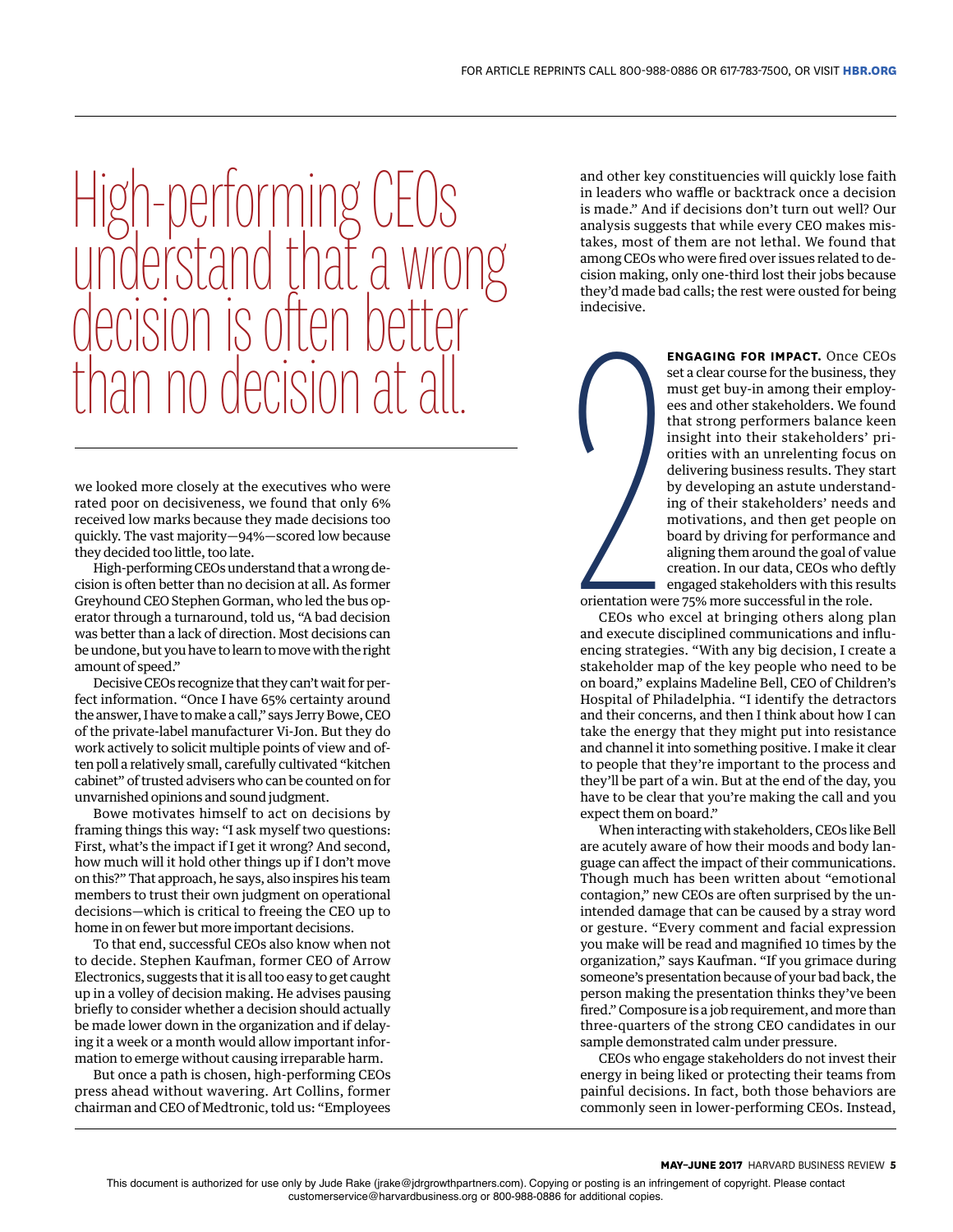the skilled CEOs gain the support of their colleagues by instilling confdence that they will lead the team to success, even if that means making uncomfortable or unpopular moves. These CEOs do not shy away from confict in the pursuit of business goals; in fact, in our analysis two-thirds of the CEOs who excelled at engagement were rated as strong in confict management. The ability to handle clashing viewpoints also seems to help candidates advance to the CEO's office. When we analyzed leaders who'd made it there signifcantly

#### **ABOUT THE RESEARCH**

This article is based on research conducted over 10 years as part of ghSmart's CEO Genome Project. ghSmart has assembled a database of assessments of 17,000 C-suite executives including more than 2,000 CEOs—which covers all major industry sectors and a full range of company sizes. Each executive assessment includes detailed career and educational histories; performance appraisals; and information on patterns of behavior, decisions, and business results. This data was gathered through structured interviews with every executive and was supplemented in some cases by interviews with the business associates of the executive.

To identify attributes predictive of becoming a CEO and to compare CEOs' attributes with those of other C-suite executives, we closely examined a sample of 930 CEO candidates, who represented companies of all sizes and 19 out of 20 NAICS industry sectors. U.S. companies accounted for 86% of the firms in the sample. We also gathered information on the performance of 212 of the executives based on company financial results and the opinions of board members and investors.

Our team of 14 researchers—made up of psychologists; economists led by Professor Steven N. Kaplan at the University of Chicago and Professor Morten Sørensen of Copenhagen Business School; statisticians; financial markets experts; and data scientists at SAS and NYU—analyzed interview transcripts for a broad set of attributes, including education, tenure, and industry experience. This information was used to differentiate (a) candidates who got hired for CEO roles from those who didn't and (b) CEOs who met or exceeded expectations from those who underperformed. (We also explored career paths leading to the CEO role, patterns in hiring and firing, mistakes made, and other questions.)

In parallel, we conducted more than 70 additional interviews with CEOs and board members to test our hypotheses and further understand what it takes to become a successful CEO and how boards really select CEOs.

faster than average, one of the qualities that stood out was their willingness to engage in confict.

When tackling contentious issues, leaders who are good at engagement give everyone a voice but not a vote. They listen and solicit views but do not default to consensus-driven decision making. "Consensus is good, but it's too slow, and sometimes you end up with the lowest common denominator," says Christophe Weber, CEO of Takeda Pharmaceutical. Weber makes a habit of having unstructured meetings with 20 to 30 of the company's high potentials before making key decisions. The goal of those meetings is to challenge him and present him with new perspectives, but he is careful not to create the illusion of democracy.

None of this means that CEOs should behave as autocrats or lone wolves. Typically we see "take no prisoners" CEOs last only as long as the company has no choice but to submit to shock therapy. These CEOs often get ousted as soon as the business emerges from crisis mode—they lose the support of their teams or of board members who've grown tired of the collateral damage. It's no coincidence that the careers of turnaround CEOs are frequently a series of lucrative twoto three-year stints; they put out the fires and then move on to the next assignment.

around CEOs are<br>to three-year still<br>move on to the n<br>move on to the n<br>move on to the n<br>simply cannot ex<br>situations that as<br>simply cannot ex **ADAPTING PROACTIVELY.** For evidence of how important it is for businesses and leaders to adjust to a rapidly changing environment, we need look no further than the aftermath of Brexit and the recent U.S. presidential election. Our analysis shows that CEOs who excel at adapting are 6.7 times more likely to succeed. CEOs themselves told us over and over that this skill was critical. When asked what differentiates effective CEOs, Dominic Barton, global managing partner of McKinsey & Company, immediately ofered: "It's dealing with

situations that are not in the playbook. As a CEO you are constantly faced with situations where a playbook simply cannot exist. You'd better be ready to adapt."

Most CEOs know they have to divide their attention among short-, medium-, and long-term perspectives, but the adaptable CEOs spent signifcantly more of their time—as much as 50%—thinking about the long term. Other executives, by contrast, devoted an average of 30% of their time to long-term thinking. We believe a long-term focus helps because it makes CEOs more likely to pick up on early signals. Highly adaptable CEOs regularly plug into broad information flows: They scan wide networks and diverse sources of data, fnding relevance in information that may at frst seem unrelated to their businesses. As a result, they sense change earlier and make strategic moves to take advantage of it.

**6** HARVARD BUSINESS REVIEW **MAY–JUNE 2017**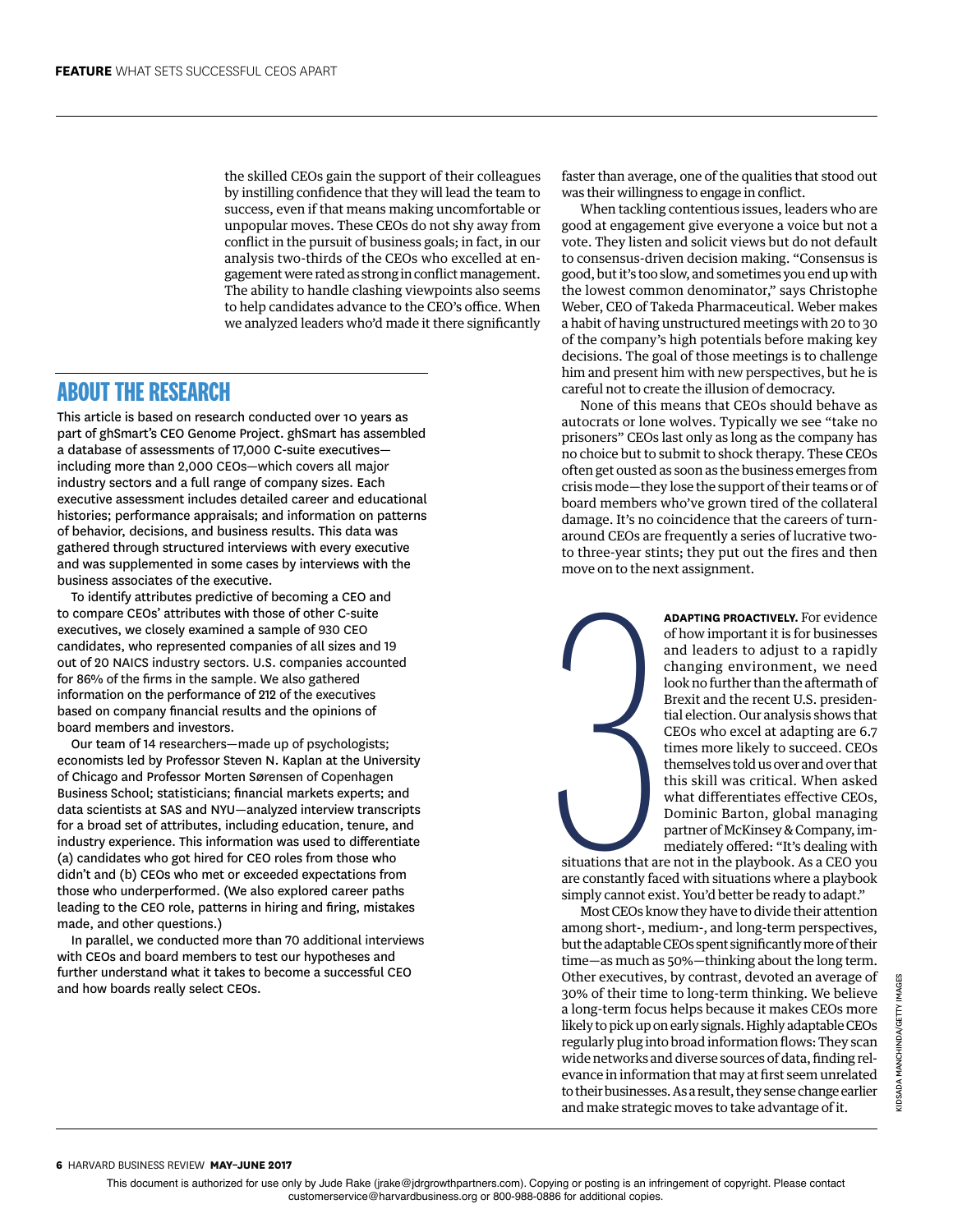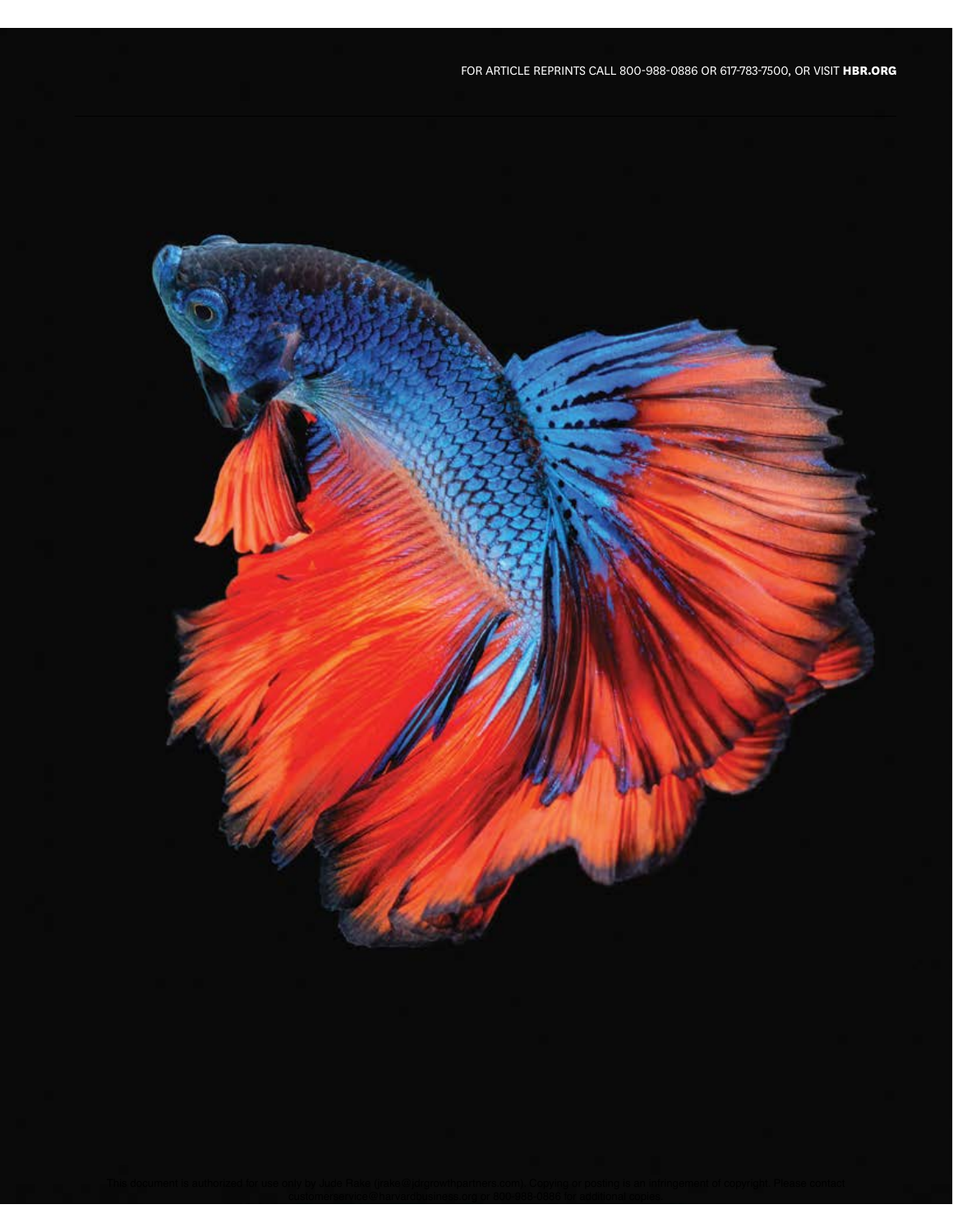